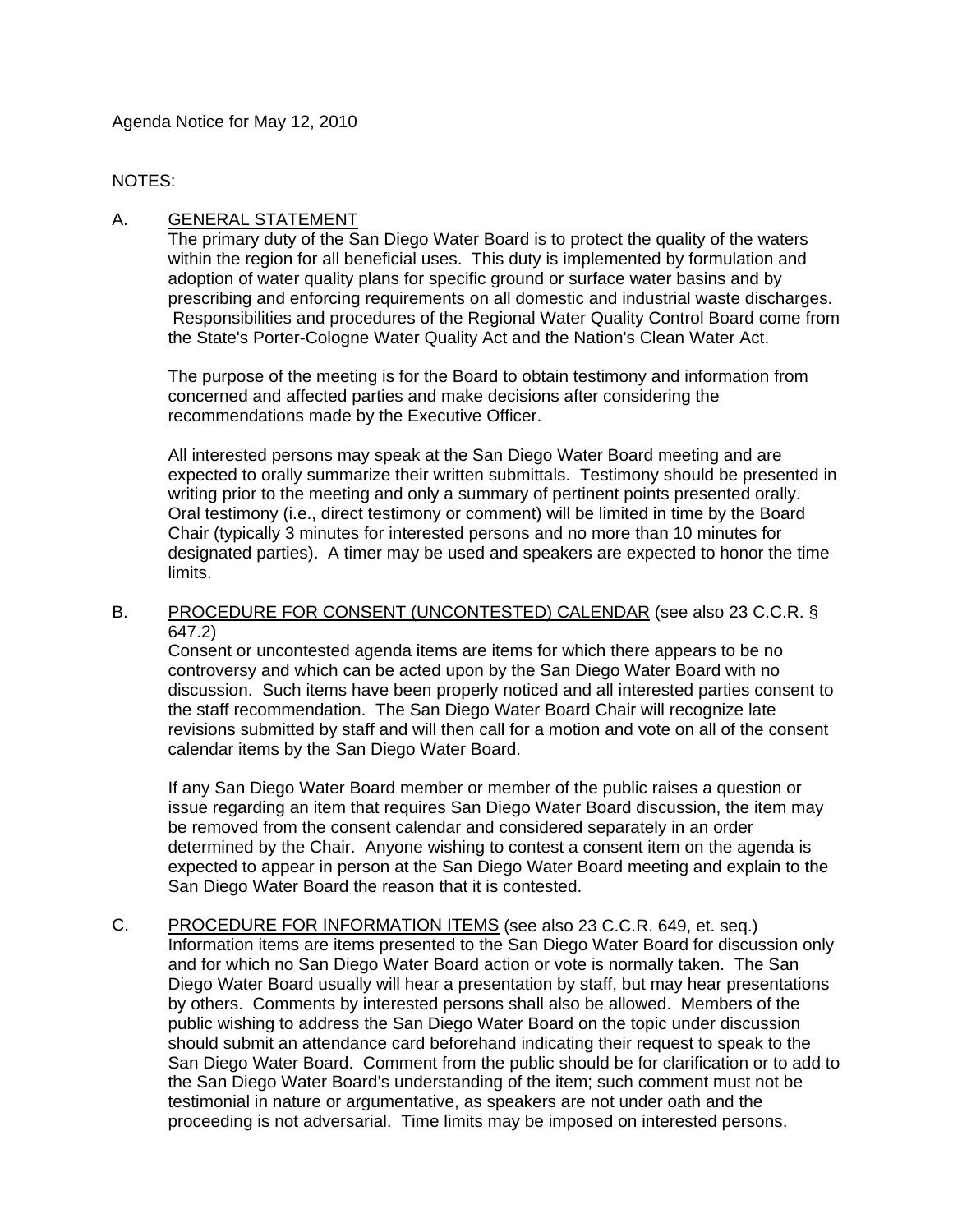D. PROCEDURES FOR NON-CONSENT (CONTESTED) AGENDA ITEMS

Non-consent or contested agenda items are items to which the parties involved have not consented and the staff recommendation is in dispute. The procedure that applies to such items depends on the nature of the matter. Matters before the San Diego Water Board may be quasi-legislative or quasi-judicial (adjudicative proceedings). Such items may require a public hearing and all interested persons will be provided an opportunity to make comments.

### **Contested Adjudicative Matters**

Contested agenda items that are adjudicative, not quasi-legislative, are governed by the rules for adjudicative proceedings. State Water Resources Control Board (State Water Board) regulations setting forth the procedures for adjudicative proceedings before the State and Regional Water Boards are codified in Title 23, California Code of Regulations, Division 3. Adjudicative proceedings before the State and Regional Water Boards are governed by State Water Board regulations as authorized by Chapter 4.5 of the Administrative Procedures Act (commencing with section 11400 of the Government Code). State Water Board regulations further provide that, with certain exceptions, adjudicative proceedings will be conducted in accordance with sections 800-805 of the Evidence Code and section 11513 of Chapter 5 of the Government Code. (Other provisions of Chapter 5 of the Government Code do not apply to adjudicative proceedings before the State and Regional Water Boards). A copy of those regulations and Chapter 4.5 of the Administrative Procedures Act, section 11513 of the Government Code and sections 801-805 of the Evidence Code can be found at [http://www.waterboards.ca.gov/laws\\_regulations/](http://www.waterboards.ca.gov/laws_regulations/).

An adjudicative proceeding is a hearing to receive evidence for determination of facts pursuant to which the State or Regional Water Board formulates and issues a decision. A decision determines a legal right, duty, privilege, immunity or other legal interest of a particular person or persons. Examples of adjudicative proceedings include hearings to receive evidence concerning the issuance of waste discharge requirements or National Pollutant Discharge Elimination System (NPDES) permits, concerning cease and desist orders, and concerning orders imposing administrative civil liability. Adjudicative proceedings are not conducted according to the technical rules of evidence, and the San Diego Water Board will accept testimony and comments that are reasonably relevant to the issues before the Board. Testimony or comments that are not reasonably relevant, or that are repetitious, will be excluded.

In some adjudicative matters, a separate Hearing Procedures Document has been issued. In those cases, the procedures set forth in that Document will apply, subject to discretionary modification by the Chairman. For other adjudicatory matters, the Chair may establish specific procedures for each item, and consistent with section 648, subdivision (d) of title 23 of the California Code of Regulations may waive nonstatutory provisions of the regulations. Generally, all witnesses testifying before the San Diego Water Board must affirm the truth of their testimony and are subject to questioning by the Board Members.

Absent a separate Hearing Procedures Document, the Board normally conducts adjudicative proceedings in an informal manner. That is, the Board does not, generally, require the designation of parties, the prior identification of witnesses, prior submission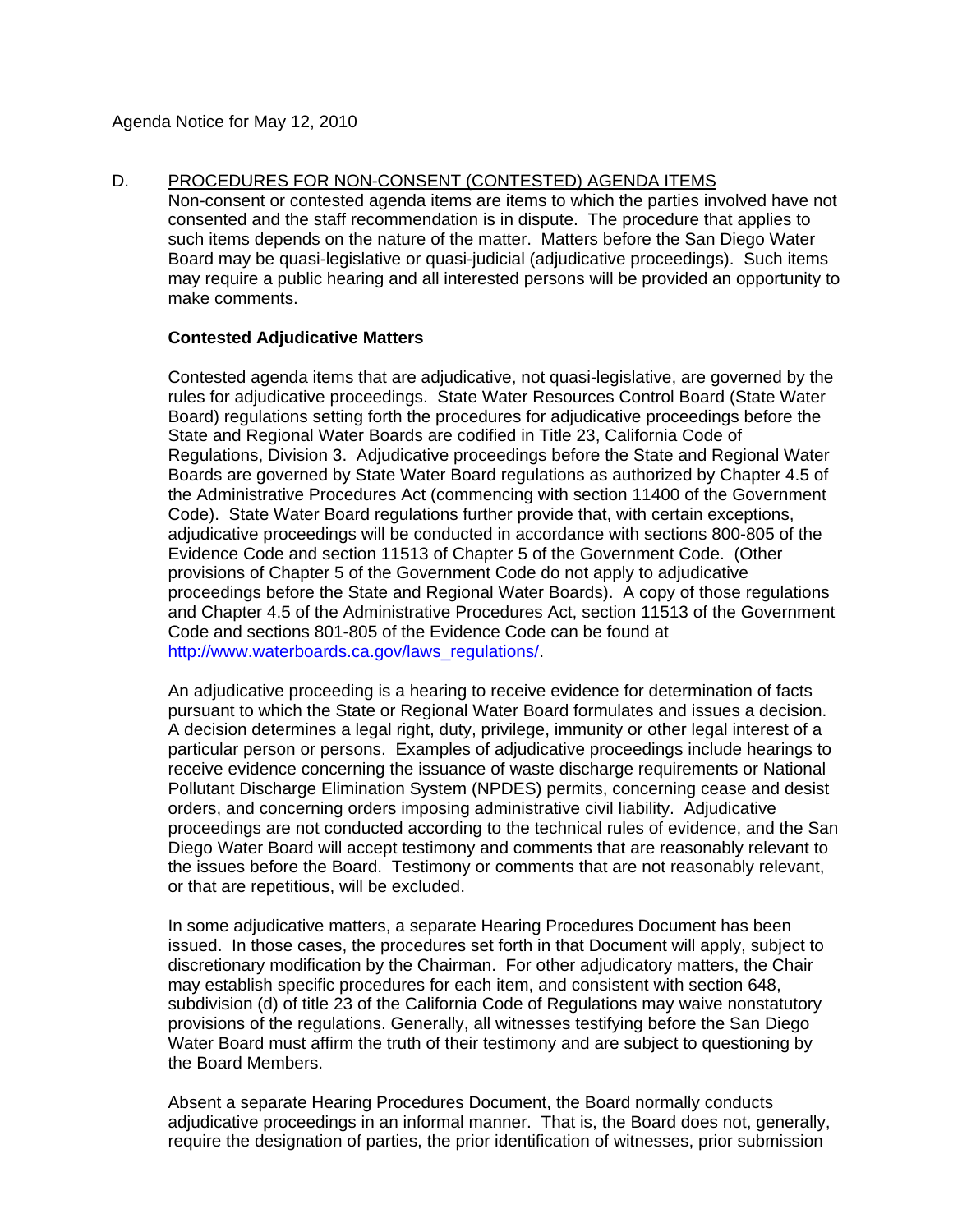Agenda Notice for May 12, 2010

of written testimony, or the cross examination of witnesses. Any requests for an alternate hearing process should be directed to the Executive Officer and must be received by the San Diego Water Board by the deadline set forth on pages 1-2 of the Agenda.

When the San Diego Water Board determines that a hearing will be formal (as opposed to informal, as described above), participants in a contested agenda item are either "designated parties" or "interested persons." Only designated parties will have the right to cross-examination, and may be subject to cross-examination. Interested persons (i.e., nondesignated parties) do not have a right to cross-examination, but may ask the San Diego Water Board to clarify testimony. Interested persons may also be asked to clarify their statements at the discretion of the San Diego Water Board.

Designated parties include:

- -Staff of the San Diego Water Board
- -Discharger or Responsible Party
- -Persons directly affected by the discharge

All other persons wishing to testify or provide comments for a formal hearing are "interested persons" and not "designated parties." Such interested persons may request status as a designated party for purposes of the formal hearing by submitting such request in writing to the San Diego Water Board no later than the date specified at the beginning of the Agenda Notice or in the applicable Notice of Public Hearing or Hearing Procedures Document. The request must explain the basis for status as a designated party and, in particular, how the person is directly affected by the discharge.

All persons testifying must state their name, address, affiliation, and whether they have taken the oath before testifying. The order of testimony for formal hearings generally will be as follows, unless modified by the San Diego Water Board Chair:

-Testimony and cross-examination of San Diego Water Board staff

-Testimony and cross-examination of discharger

-Testimony and cross-examination of other designated parties

- -Testimony by interested persons
- -Closing statement by designated parties other than discharger
- -Closing statement by discharger
- -Closing statement by staff
- -Recommendation by Executive Officer (as appropriate)
- -Close hearing
- -Deliberation and voting by San Diego Water Board

Closing statements shall be for the purpose of summarization and rebuttal and are not to be used to introduce new evidence or testimony. After considering evidence, testimony, and comments, the San Diego Water Board may choose to adopt an order regarding a proposed agenda item.

#### **Quasi-legislative Matters**

Quasi-legislative matters include rulemaking and some informational proceedings. These matters may include hearings for the adoption or amendment of regulations,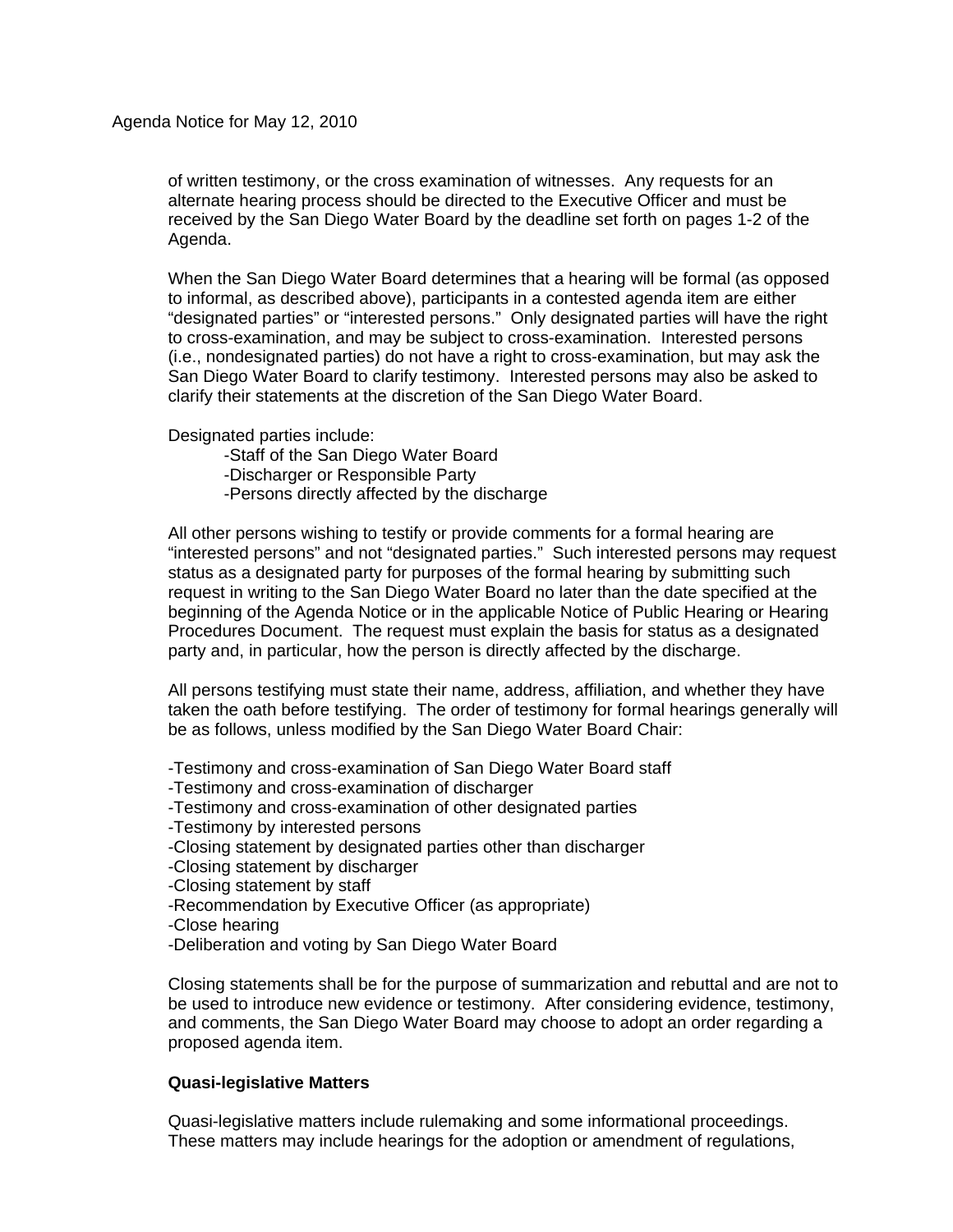water quality control plans, and hearings to gather information to assist the State and Regional Water Boards in formulating policy for future action. They are not adjudicative proceedings and are subject to different procedures. (See PROCEDURE FOR INFORMATION ITEMS, above, and Cal. Code Regs. Tit. 23, § 649, et seq.)

### E. CONTRIBUTIONS TO SAN DIEGO WATER BOARD MEMBERS

Persons applying for or actively supporting or opposing waste discharge requirements or other San Diego Water Board orders must comply with legal requirements if they or their agents have contributed or proposed to contribute \$250 or more to the campaign of a San Diego Water Board member for elected office. Contact the San Diego Water Board for details if you fall into this category.

# F. PROCEDURAL INFORMATION

The San Diego Water Board may meet in closed session to discuss matters in litigation, including discussion of initiated litigation, significant exposure to litigation, or decisions to initiate litigation [Authority: Government Code § 11126(e)]; deliberate on a decision to be reached based upon evidence introduced in an adjudicatory hearing [Authority: Government Code § 11126(d)]; or to consider the appointment, employment or dismissal of a public employee to hear complaints or charges brought against a public employee [Authority: Government Code §11126(a)].

The San Diego Water Board may break for lunch at approximately noon at the discretion of the Chairman. During the lunch break San Diego Water Board members may have lunch together. Other than properly noticed closed session items, San Diego Water Board business will not be discussed.

Agenda items are subject to postponement. A listing of postponed items will be posted in the meeting room. You may contact the designated staff contact person in advance of the meeting day for information on the status of any agenda item.

Speaker Cards. All persons desiring to address the San Diego Water Board are required to fill out a speaker card. Cards are normally provided near the entrance to the meeting room. San Diego Water Board staff can assist you in locating the cards.

Please fill out a separate card for each item you plan to speak on. All relevant sections, including the oath, must be completed. Please use the appropriate color card, as indicated below:

 Blue: Public Comments (for items requiring no San Diego Water Board action - Public Forum, status reports, etc.).

Green: Public Testimony, in support of the tentative action.

Pink: Public Testimony, opposed to the tentative action.

G. AVAILABILITY OF EXECUTIVE OFFICER'S REPORT AND AGENDA MATERIAL Visit our website at [www.waterboards.ca.gov/sandiego](http://www.waterboards.ca.gov/sandiego) to view the Executive Officer's Report over the internet two days prior to the San Diego Water Board meeting. A copy can also be obtained by contacting the staff office. A limited number of copies are available at the meeting.